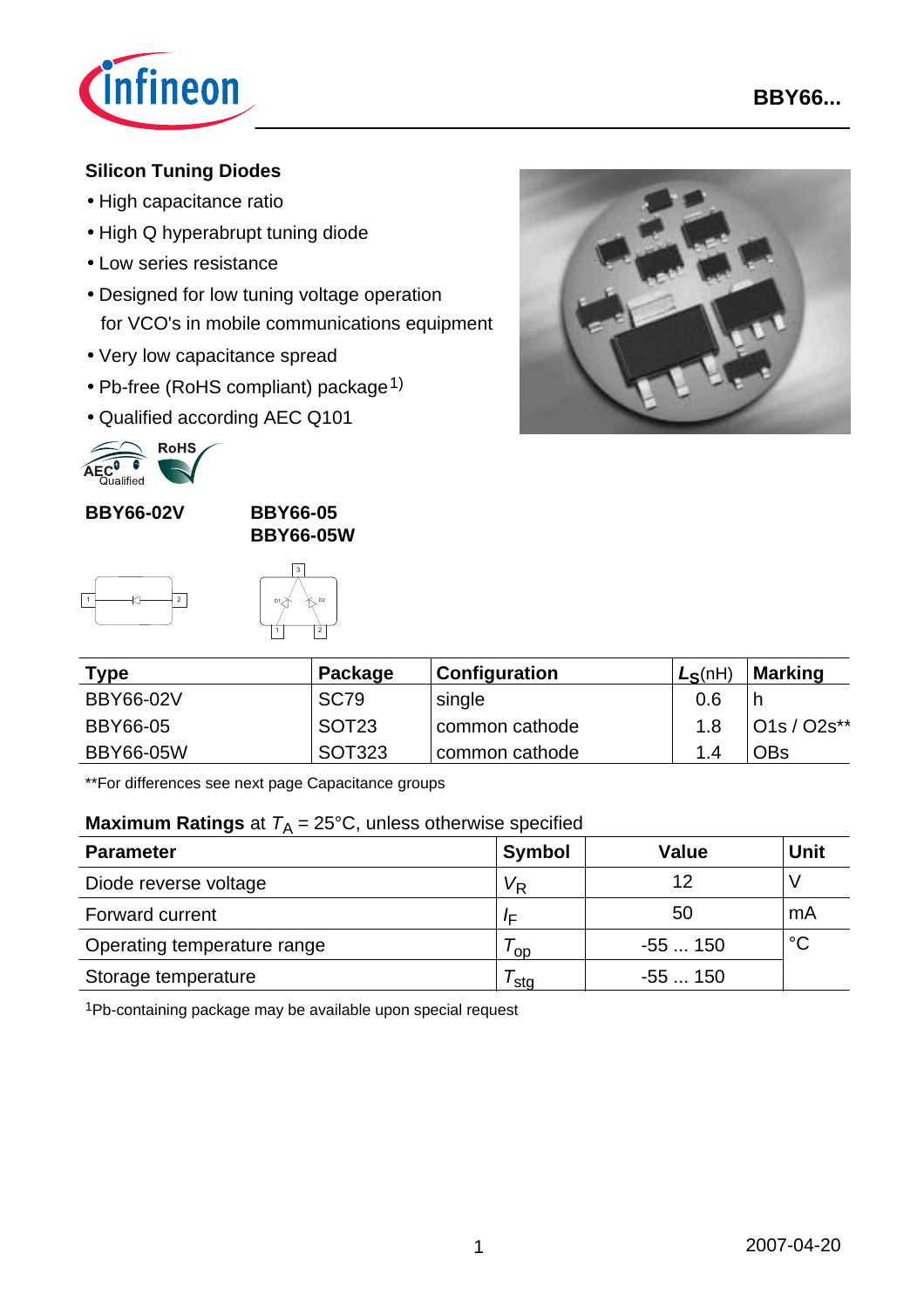

| <b>Parameter</b>                          | <b>Symbol</b>     | <b>Values</b>   |       |      | <b>Unit</b> |
|-------------------------------------------|-------------------|-----------------|-------|------|-------------|
|                                           |                   | min.            | typ.  | max. |             |
| <b>DC Characteristics</b>                 |                   |                 |       |      |             |
| Reverse current                           | $\sqrt{R}$        |                 |       |      | nA          |
| $V_R = 10 V$                              |                   |                 |       | 20   |             |
| $V_R = 10 \text{ V}, T_A = 65 \text{ °C}$ |                   |                 |       | 200  |             |
| <b>AC Characteristics</b>                 |                   |                 |       |      |             |
| Diode capacitance <sup>1)</sup>           | $C_{\text{T}}$    |                 |       |      | pF          |
| $V_R = 1$ V, $f = 1$ MHz                  |                   | 66              | 68.7  | 71.5 |             |
| $V_R = 2 V, f = 1 MHz$                    |                   | 33              | 35.4  | 38   |             |
| $V_R = 3 V, f = 1 MHz$                    |                   | 19.7            | 20.95 | 22.2 |             |
| $V_R = 4.5$ V, $f = 1$ MHz                |                   | 12 <sup>2</sup> | 12.7  | 13.5 |             |
| Capacitance ratio                         | $C_{T1}/C_{T4.5}$ | 5               | 5.41  |      |             |
| $V_R = 1$ V, $V_R = 4.5$ V                |                   |                 |       |      |             |
| Series resistance                         | $r_{\mathsf{S}}$  |                 | 0.25  | 0.4  | $\Omega$    |
| $V_R = 1$ V, $f = 470$ MHz                |                   |                 |       |      |             |

# **Electrical Characteristics** at  $T_A = 25^\circ \text{C}$ , unless otherwise specified

1Capacitance groups at 1V, coded 01; 02 (only BBY66-05)

*C*T/groups 01 02

*C*1V min 66pF 68.5pF

*C*1V max 69pF 71.5pF

Deliveries contain either *C*<sub>T</sub> group 01 or group 02 (marked on reel).

No direct order of C<sub>T</sub> groups possible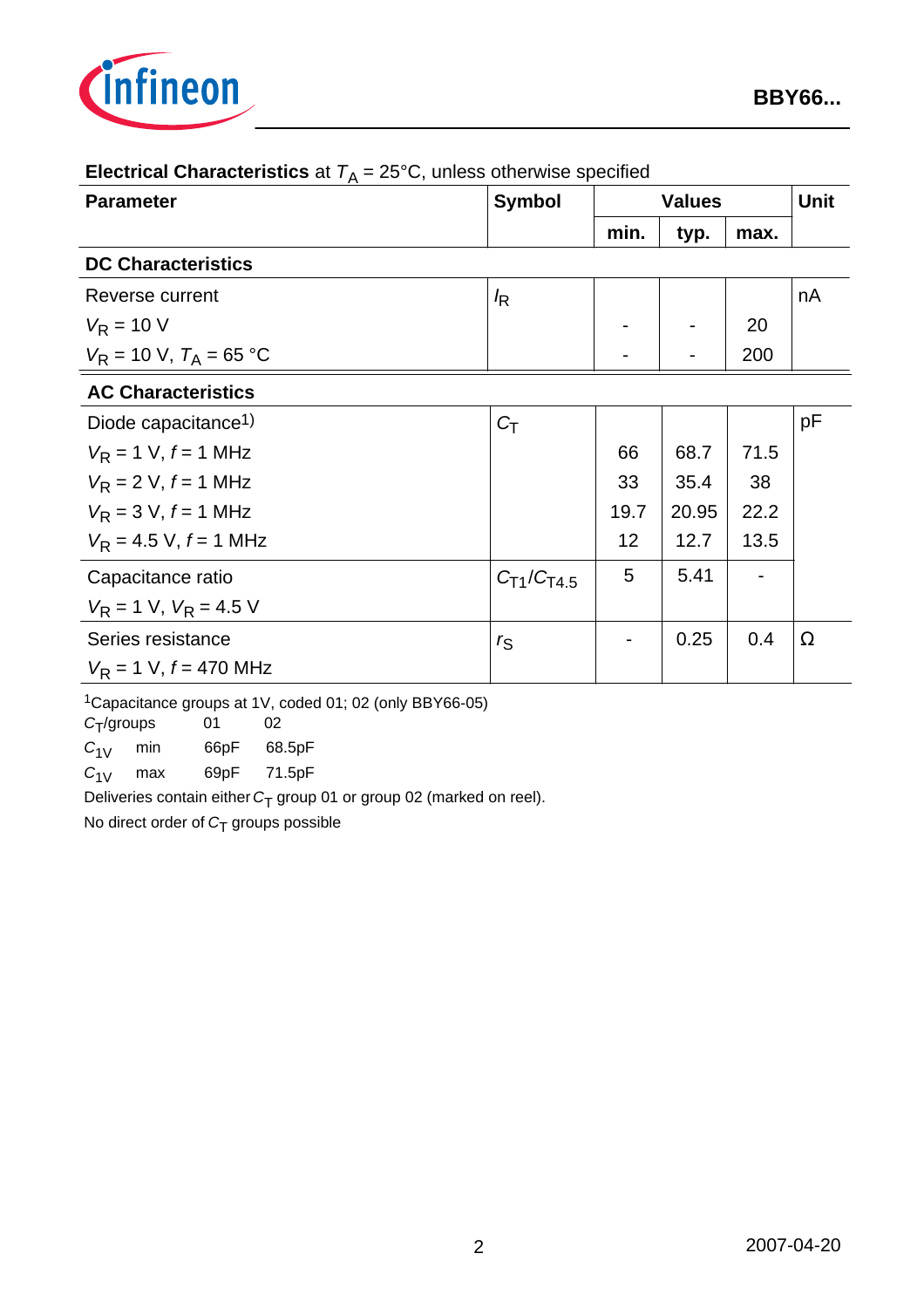

# **Diode capacitance**  $C_T = f(V_R)$

 $f = 1$ MHz



**Temperature coefficient of the diode capacitance**  $T_{\text{Cc}} = f(V_R)$ 



# **Reverse current**  $I_R = f(V_R)$

*T*A = Parameter

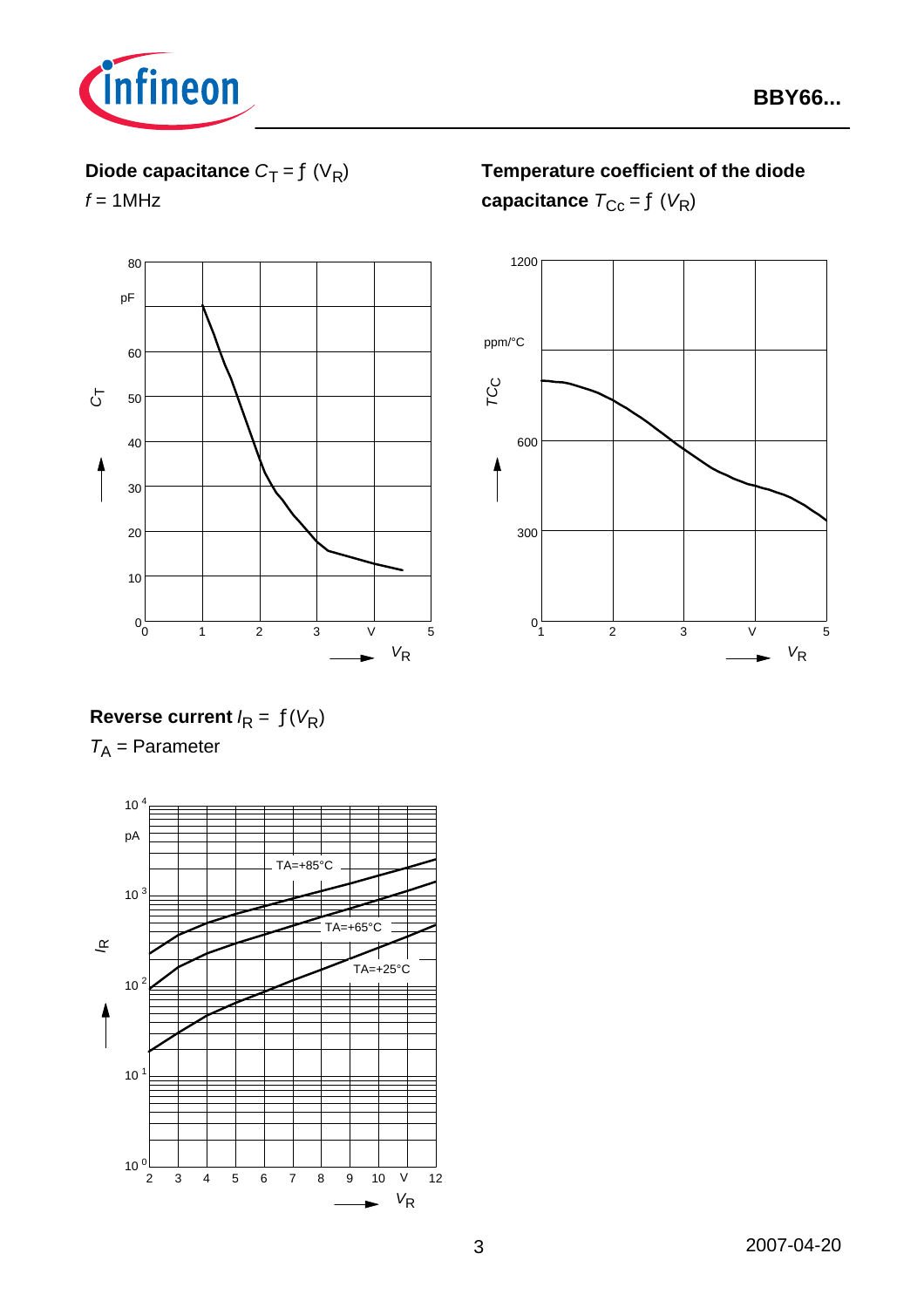

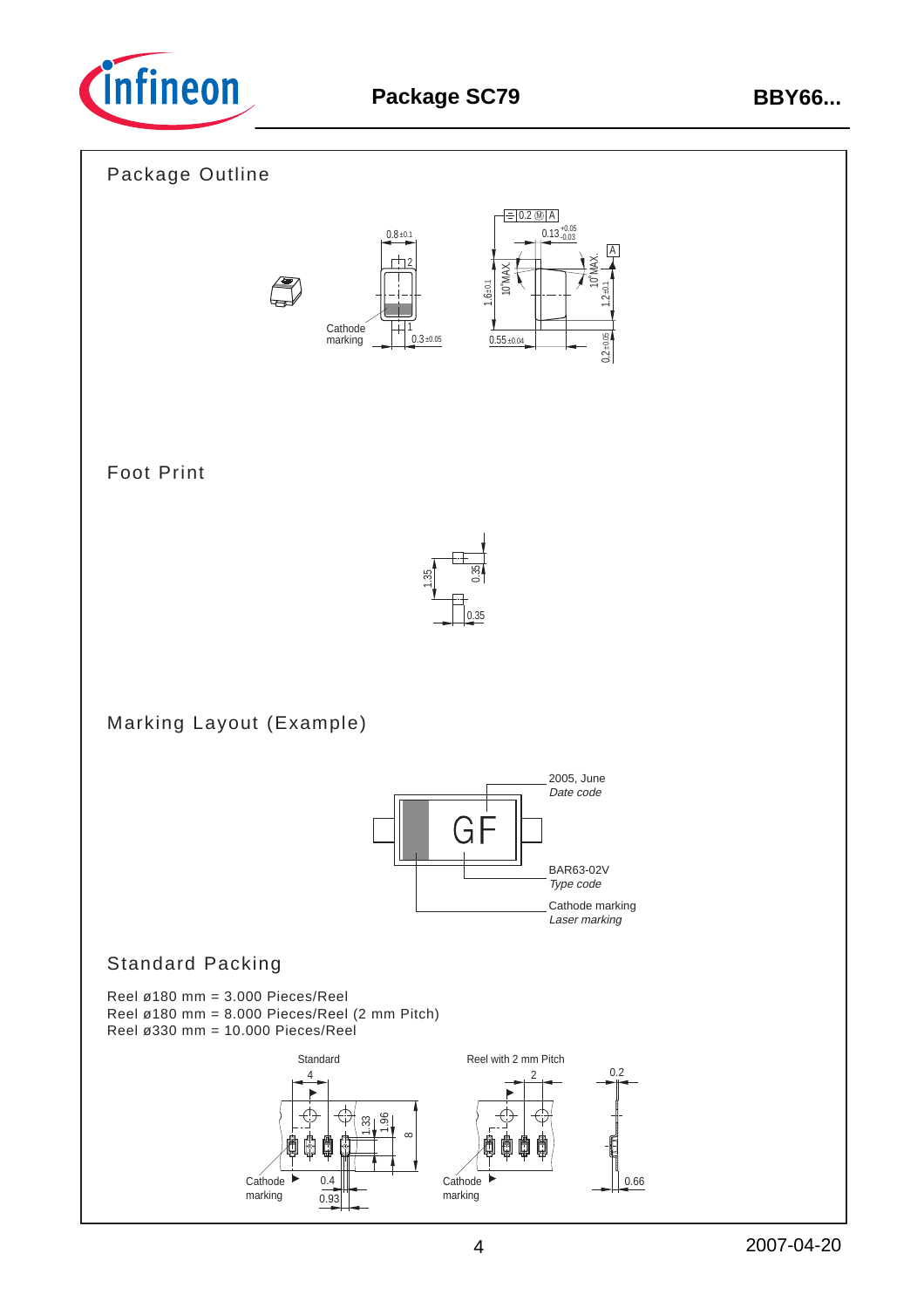



### Date Code marking for discrete packages with one digit (SCD80, SC79, SC751)) CES-Code

| Month | 2003 | 2004   | 2005 | 2006   | 2007 | 2008 | 2009 | 2010   | 2011 | 2012         | 2013 | 2014         |
|-------|------|--------|------|--------|------|------|------|--------|------|--------------|------|--------------|
| 01    | a    | p      | A    | P      | a    | p    | A    | P      | a    | p            | A    | P            |
| 02    | b    | q      | B    | Q      | b    | q    | B    | Q      | b    | q            | B    | Q            |
| 03    | C    | r      | C    | R      | C    | r    | C    | R      | C    | r            | C    | $\mathsf{R}$ |
| 04    | d    | s      | D    | S      | d    | s    | D    | S      | d    | s            | D    | $\mathbb S$  |
| 05    | e    | t      | E    | T.     | e    | t    | E    | т      | e    | t            | E    | T.           |
| 06    | f    | u      | F    | U      | f    | u    | F    | U      | f    | $\mathsf{u}$ | F    | U            |
| 07    | g    | $\vee$ | G    | $\vee$ | g    | V    | G    | $\vee$ | g    | $\vee$       | G    | $\vee$       |
| 08    | h    | X      | Н    | X      | h    | X    | H    | X      | h    | X            | Н    | X            |
| 09    | j    | У      | J    | Y      | İ    | y    | J    | Υ      | j    | y            | J    | Y            |
| 10    | k    | Z      | K    | Ζ      | k    | Z    | K    | Ζ      | k    | Z            | K    | Ζ            |
| 11    |      | 2      | L    | 4      |      | 2    | L    | 4      |      | 2            | L    | 4            |
| 12    | n    | 3      | N    | 5      | n    | 3    | N    | 5      | n    | 3            | N    | 5            |

1) New Marking Layout for SC75, implemented at October 2005.

.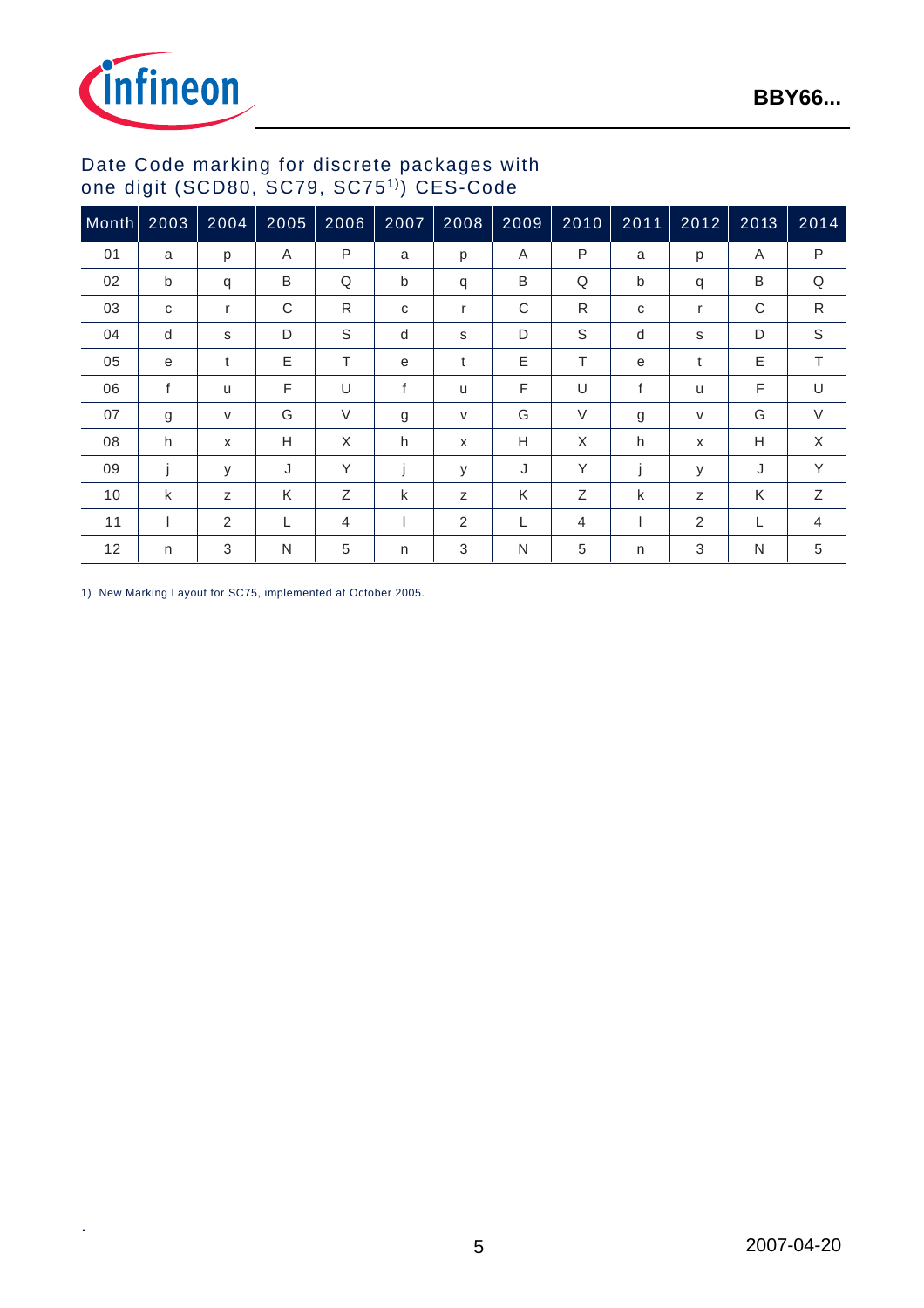

## Package Outline







1) Lead width can be 0.6 max. in dambar area

## Foot Print



Marking Layout (Example)



## Standard Packing

Reel ø180 mm = 3.000 Pieces/Reel Reel ø330 mm = 10.000 Pieces/Reel

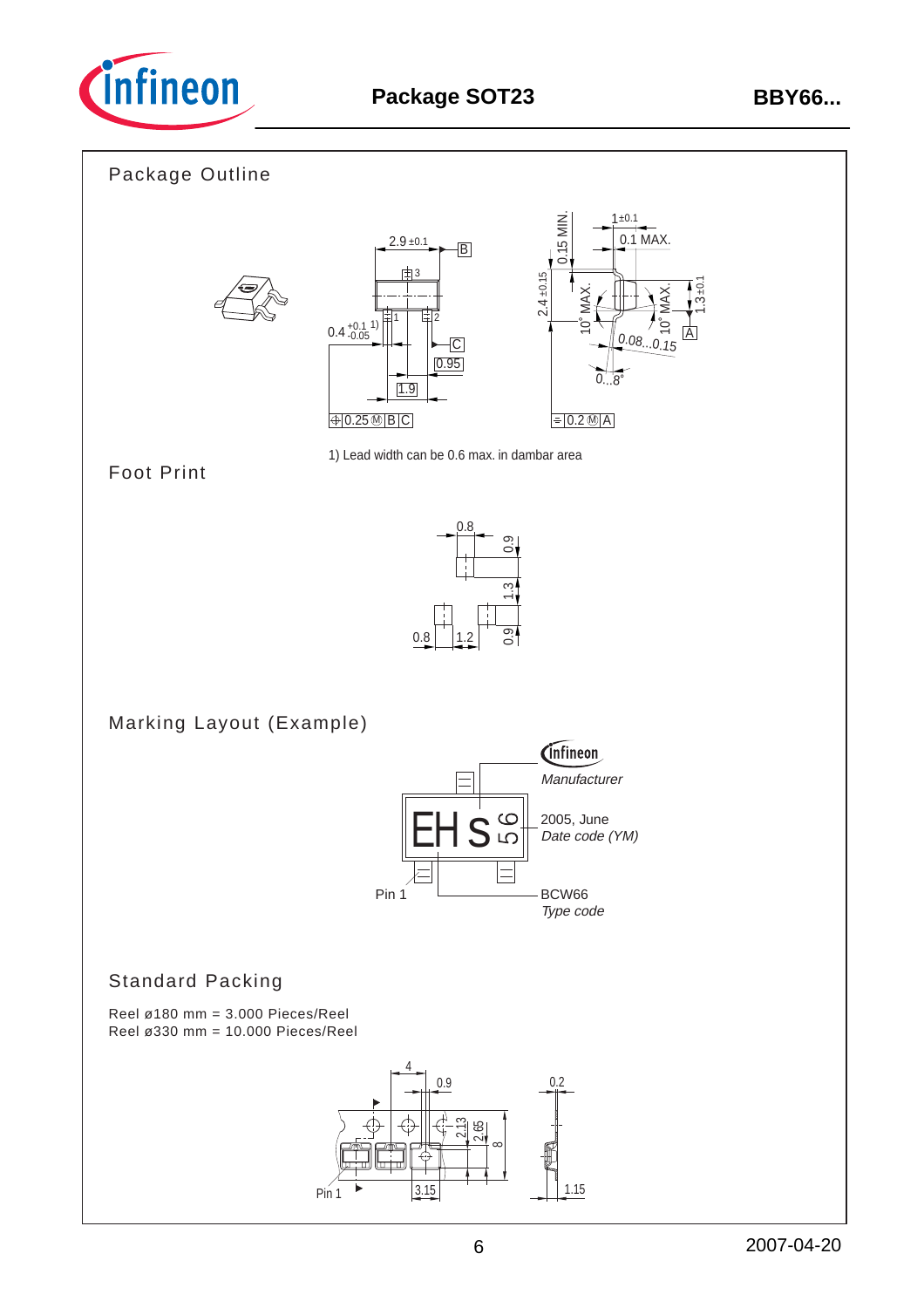